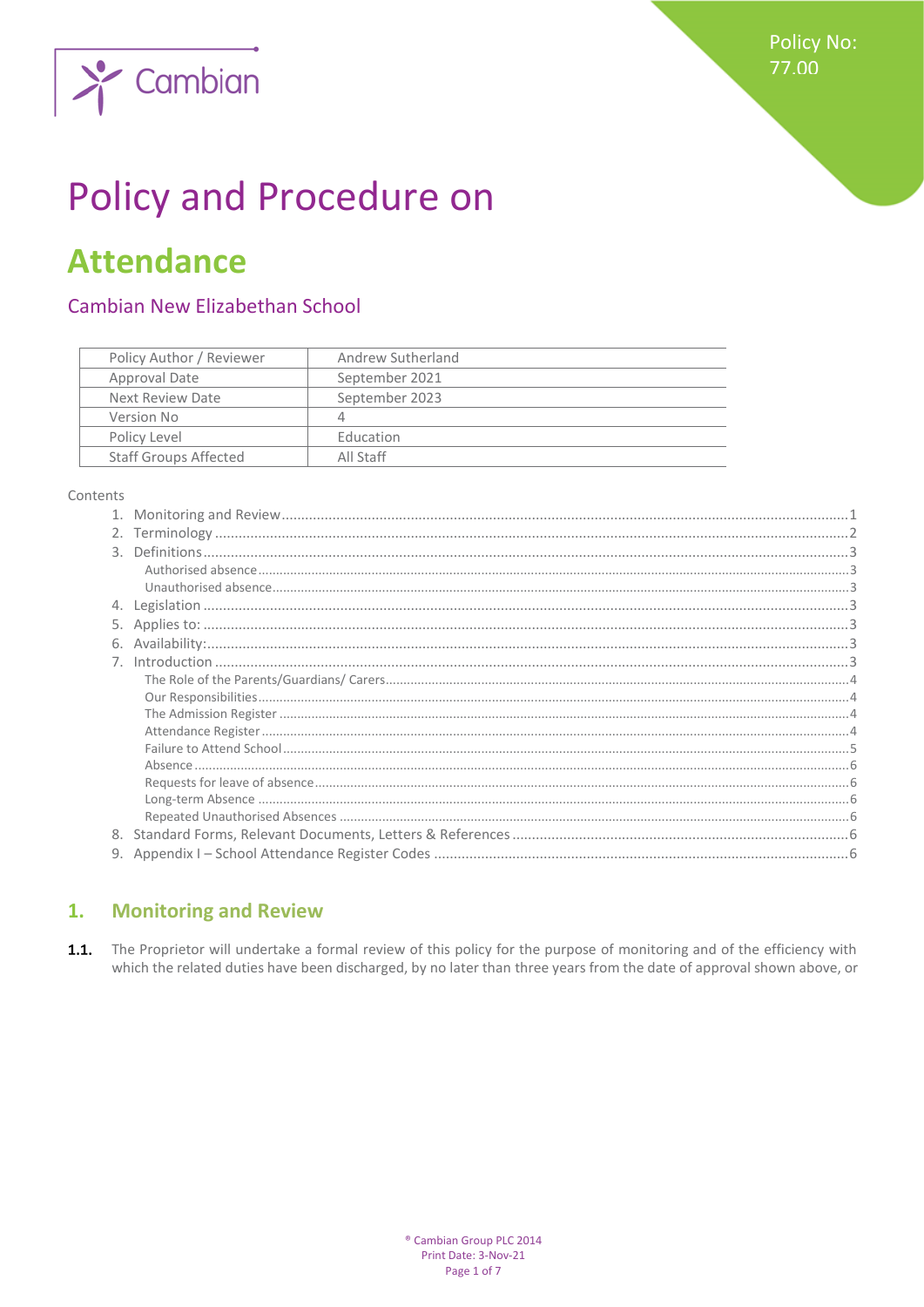

earlier if significant changes to the systems and arrangements take place, or if legislation, regulatory requirements or best practice guidelines so require.

The local content of this document will be subject to continuous monitoring, refinement and audit by the Head of  $1.2.$ Service.

Signed:

Support

Andrew Sutherland Sara Ferguson **Representative, Proprietor- Cambian Group Headteacher** September 2021 and September 2021

## <span id="page-1-0"></span>**2. Terminology**

 $2.1.$ Our aim is to use consistent terminology throughout this policy and all supporting documentation as follows:

| 'Establishment' or 'Location | this is a generic term which means the Children's<br>Home/school/college. Cambian New Elizabethan School is a<br>school                                                                                                 |
|------------------------------|-------------------------------------------------------------------------------------------------------------------------------------------------------------------------------------------------------------------------|
| Individual                   | means any child or young person under the age of 18 or young<br>adult between the ages of 18 and 25. At Cambian New<br>Elizabethan School we have students attending between the ages<br>of $7-19$ .                    |
| <b>Service Head</b>          | This is the senior person with overall responsibility for the school.<br>At Cambian New Elizabethan School this is the Headteacher who is<br>Sara Ferguson.                                                             |
| <b>Key Worker</b>            | Members of staff that have special responsibility for Individuals<br>residing at or attending the Establishment.                                                                                                        |
| Parent, Carer, Guardian      | means parent or person with Parental Responsibility                                                                                                                                                                     |
| <b>Regulatory Authority</b>  | Regulatory Authority is the generic term used in this policy to<br>describe the independent regulatory body responsible for<br>inspecting and regulating services. At Cambian New Elizabethan<br>School this is OFSTED. |
| <b>Social Worker</b>         | This means the worker allocated to the child/family. If there is no<br>allocated worker, the Duty Social Worker or Team Manager is<br>responsible.                                                                      |
| <b>Placing Authority</b>     | Placing Authority means the local authority/agency responsible<br>for placing the child or commissioning the service                                                                                                    |
| <b>Staff</b>                 | Means full or part-time employees of Cambian, agency workers,<br>bank workers, contract workers and volunteers.                                                                                                         |

Next Review Date: Sept 2021 | Policy Name: Attendance | Date: Sept 2021

Version: 4 8 | Cambian Group PLC 2014 | Approved by: Andrew Sutherland Reviewed: Sept 2023

Print Date: 3-Nov-21 Page 2 of 7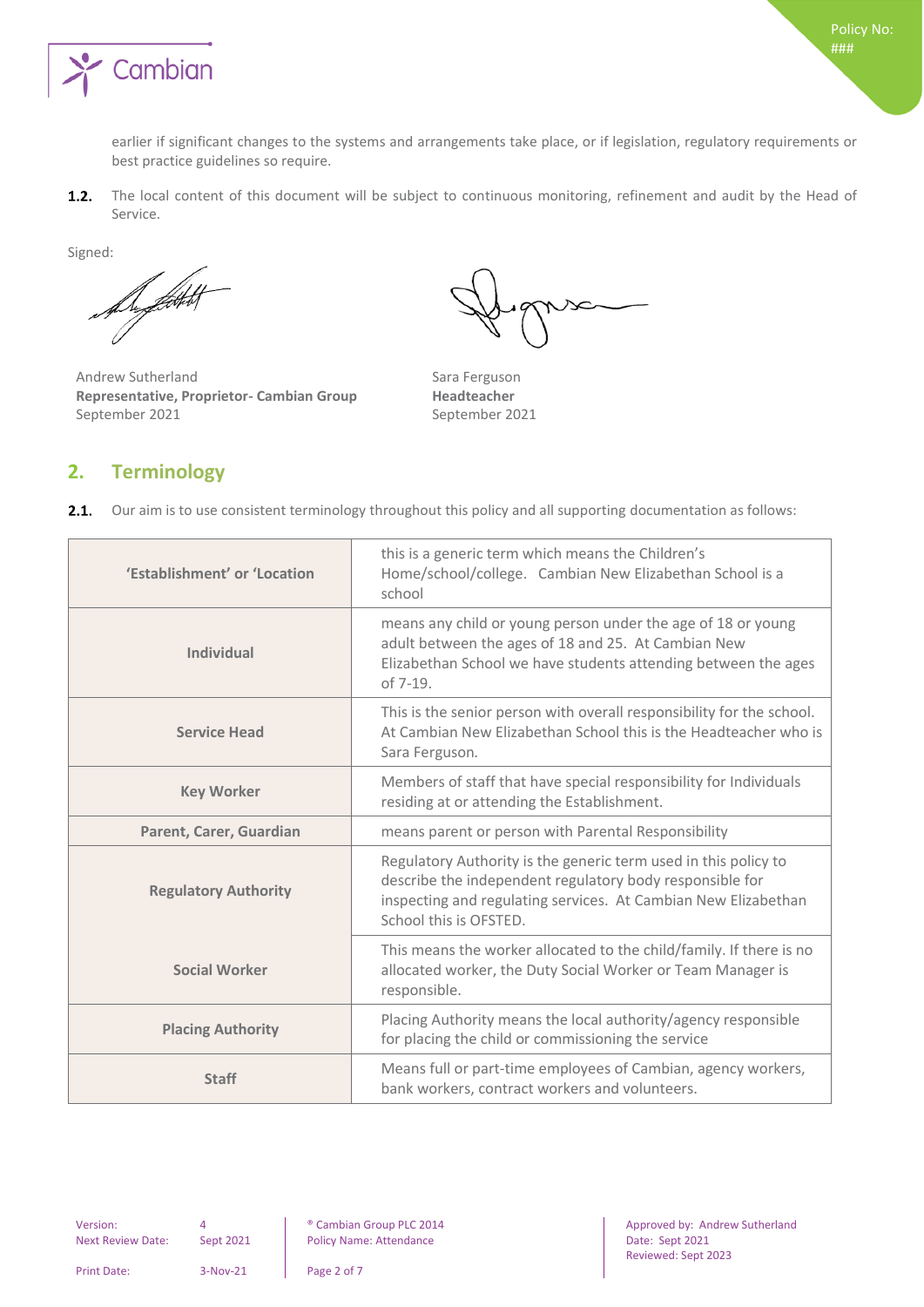

## <span id="page-2-0"></span>**3. Definitions**

#### <span id="page-2-1"></span>**Authorised absence**

- $3.1.$ An absence is classified as authorised when an Individual has been away from Location for a legitimate reason and the Location has received notification from a parent. For example, if an Individual has been unwell, the parent/carer/guardian emails, writes a note or telephones the Location to explain the absence.
- **3.2.** Only the Location can make an absence authorised. Parents do not have this authority.
- $3.3.$ Consequently, not all absences supported by parents will be classified as authorised. For example, if a parent takes an Individual out of Location to go shopping during Location hours, this will not mean it is an authorised absence.

#### <span id="page-2-2"></span>**Unauthorised absence**

- $3.4.$ An absence is classified as unauthorised when an Individual is away from our Location without the permission of both the Location and a parent.
- $3.5.$ Therefore, the absence is unauthorised if an Individual is away from Location without good reason, even with the support of a parent. The Location keeps accurate attendance records on file for a minimum period of five years.

#### <span id="page-2-3"></span>**4. Legislation**

 $4.1.$ Complies with Part 3, paragraph 17 of The Education (Independent School Standards Compliance Record) (England) (Amendment) Regulations.

#### <span id="page-2-4"></span>**5. Applies to:**

- $5.1.$ the whole Location inclusive of activities outside of the normal Location hours;
- <span id="page-2-5"></span> $5.2.$ all staff (teaching and support staff), the proprietor, governors and volunteers working in the Location.

#### **6. Availability:**

 $6.1.$ This policy is made available to parents/guardians, carers, staff and pupils from the Location office and on the school website

#### <span id="page-2-6"></span>**7. Introduction**

- $7.1.$ We expect all Individuals on roll to attend every day as agreed with any adaptations made to a personalised timetable, when the Location is in session, as long as they are fit and healthy enough to do so.
- $7.2.$ We do all we can to encourage the Individuals to attend and to put in place appropriate procedures. We believe that the most important factor in promoting good attendance is development of positive attitudes towards school. To this end, we strive to make our Location a happy and rewarding experience for all Individuals.
- $7.3.$ The Proprietors are responsible for making sure the Location keeps Admission and Attendance registers in accordance with the regulatory requirements. For all day pupils of compulsory school age our attendance register records which pupils are present at the start of both the morning and the afternoon sessions of the school day. This register will also indicate whether an absence was authorised or unauthorised. The Proprietors also ensure that a compliant admissions register is also kept.
- 7.4. The school or college calendar and dates when the location is open can be accessed from the home page of our website Alternatively, our term dates and Calendar of Events can be obtained from the Cambian New Elizabethan School office.

| Version:                 |            |  |
|--------------------------|------------|--|
| <b>Next Review Date:</b> | Sept 2021  |  |
|                          |            |  |
| Print Date:              | $3-N0V-21$ |  |

Policy Name: Attendance **Next Active Active Active Acts** Date: Sept 2021

Page 3 of 7

Version: 4 ® Cambian Group PLC 2014 Approved by: Andrew Sutherland Reviewed: Sept 2023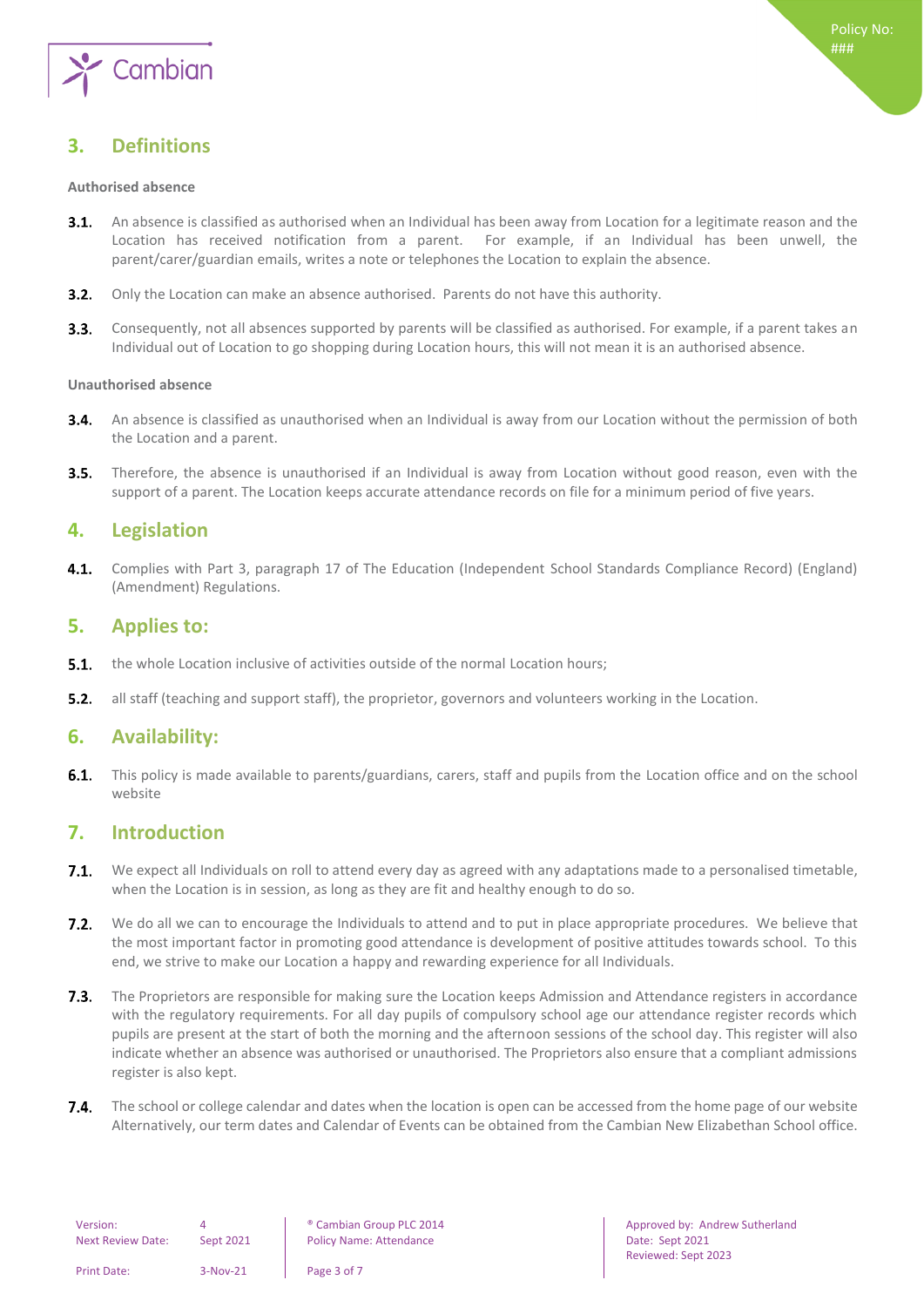

Emergency closures for such things as extreme weather will also be communicated via email and phone calls from Location staff.

#### <span id="page-3-0"></span>**The Role of the Parents/Guardians/ Carers**

Parents/guardians/carers have the legal responsibility for ensuring that Individuals of compulsory school age receive a  $7.5.$ suitable education, either by regular attendance or otherwise.

#### <span id="page-3-1"></span>**Our Responsibilities**

- **7.6.** We are required to maintain two registers:
	- An admission Register
	- An attendance Register.

#### <span id="page-3-2"></span>**The Admission Register**

- 7.7. This gives particular information about Individuals who are currently registered as attending this location. For the purposes of day to day management, the admission register will be contained on the school network although selected information may be printed and placed in key locations such as the staff room, school office and the Headteacher's office, to facilitate ease of access of information). The register will comprise information that is compliant with regulations set out in the education (pupil registration) (England) regulations 2006, which have superseded the regulations of 1995 and the amendments of www.opsi.gov.uk. For each pupil, the admission register will contain:
	- Name in full
	- $S_{\rho X}$
	- Name and address of every person known to the Governors to be a parent of the pupil (and an indication of the parent with whom the pupil normally resides)
	- At least one telephone number at which the parent can be contacted in an emergency
	- Day, month and year of birth
	- Day, month and year of admission or re-admission to the school
	- Name and address of the school last attended, if any

#### <span id="page-3-3"></span>**Attendance Register**

- We are required to ensure that the attendance register for all Individuals on the Register is taken twice a day once at  $7.8.$ the start of the morning session and once during the afternoon session. We value attendance. Individuals who complete 100% attendance each term will be celebrated during the end of term celebration assembly. Each Individual must be marked on the register in one of the following categories:
	- **Present**
	- **Engaged** in an approved educational activity away from the school site (approved by the Headteacher and supervised by a person approved by the Headteacher, including sporting activities, educational visits or residential trips)
	- **Absent**
	- Unable to attend through exceptional circumstances (unavoidable closure of the school site or part of it)
	- Taking **authorised absence** (granted leave of absence by the head teacher or a person acting on their behalf, unable to attend by reason of sickness or unavoidable cause, observing a day exclusively set apart for religious observance by the religious body to which the parent belongs
	- Taking **unauthorised absence** (if no reason is established when the register is taken, the entry may be corrected later when the reason is established).
- $7.9.$ Form tutors will be responsible for monitoring attendance in their class and for following up absences in the appropriate way. If an Individual is absent, the register must say whether or not the absence has been authorised by the school. Parents/guardians/carers cannot authorise absence – it is the school or college that decides how to classify absences).

| Version:<br><b>Next Review Date:</b> | Sept 2021  | <sup>®</sup> Cambian Group PLC 2014<br><b>Policy Name: Attendance</b> |
|--------------------------------------|------------|-----------------------------------------------------------------------|
| <b>Print Date:</b>                   | $3-Nov-21$ | Page 4 of 7                                                           |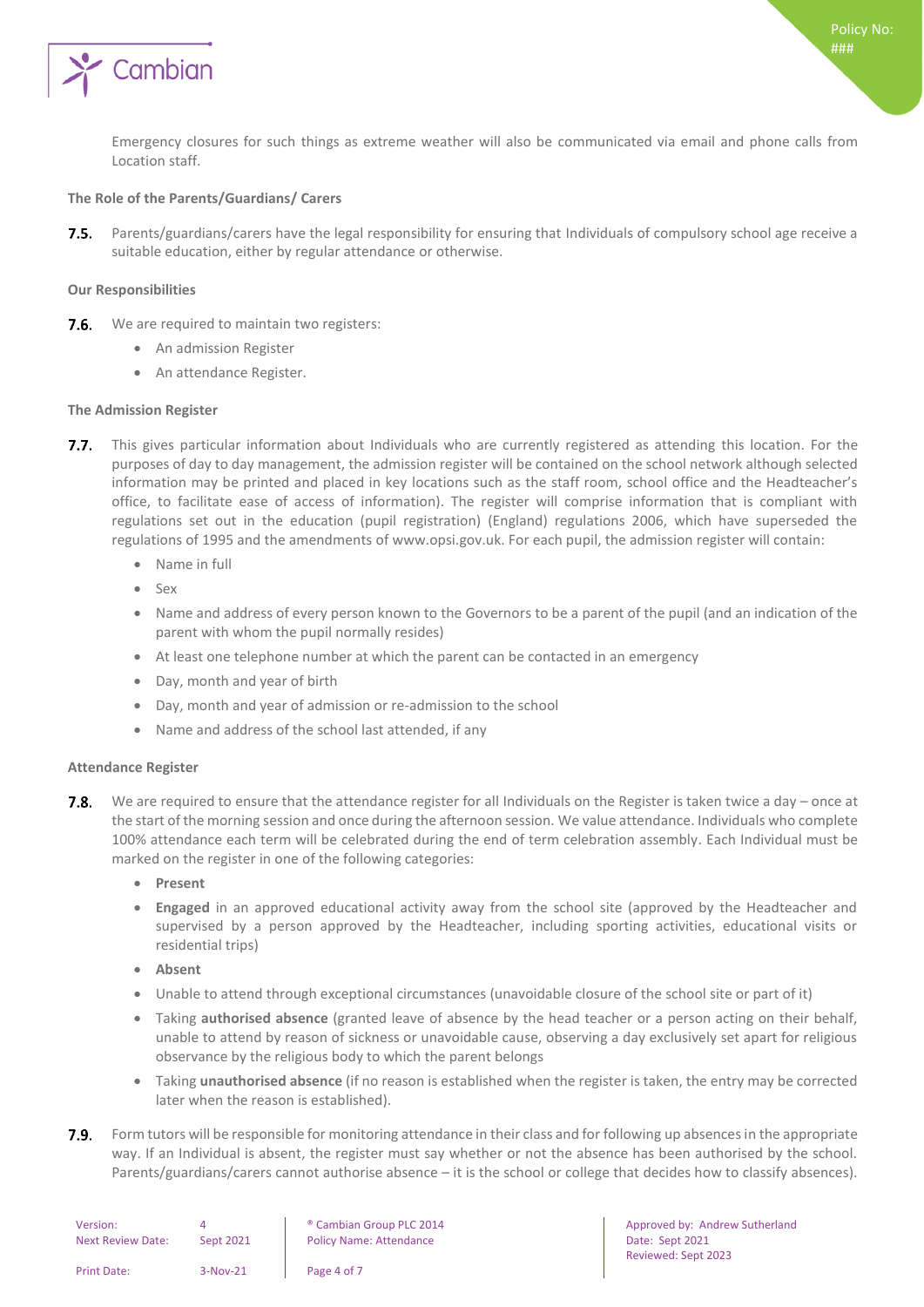

**7.10.** If an individual is absent without explanation when the register is called, Location staff will normally attempt to contact the parents/guardians/carers the same day whenever possible. The absence will be treated as unauthorised unless an explanation is offered as satisfactory justification for absence. Under education law, parents/guardians/carers may request absence for their Individuals from school for family holiday. The head teacher has the discretionary power to authorise this holiday request only if it is made in advance and is in exceptional circumstances. Schools may authorise absence for the purpose to a maximum of 10 school days in any school year.

#### <span id="page-4-0"></span>**Failure to Attend School**

7.11. If there is concern about an Individual's absence, the teacher will contact the office and this will immediately be followed up by the Headteacher or persons designated by the Headteacher. If an Individual fails to regularly attend school then the parent/carer/guardian is guilty of an offence (Educational Act 1966). Initially, the school will try to resolve any problems, but in the case of continued absence the school will contact the Local Authority (LA) and it is likely that the Education Welfare Officer will work closely with the parents, pupil and school to resolve issues and develop strategies to improve attendance. The school is required to inform the LA if a pupil fails to attend regularly. Independent schools have a legal duty to report certain attendance issues to their local authority: ten days of consecutive unauthorised absence (other than for reasons of sickness or leave of absence), failure to attend regularly,

Print Date: 3-Nov-21 Page 5 of 7

Version: 4 ® Cambian Group PLC 2014 Approved by: Andrew Sutherland Reviewed: Sept 2023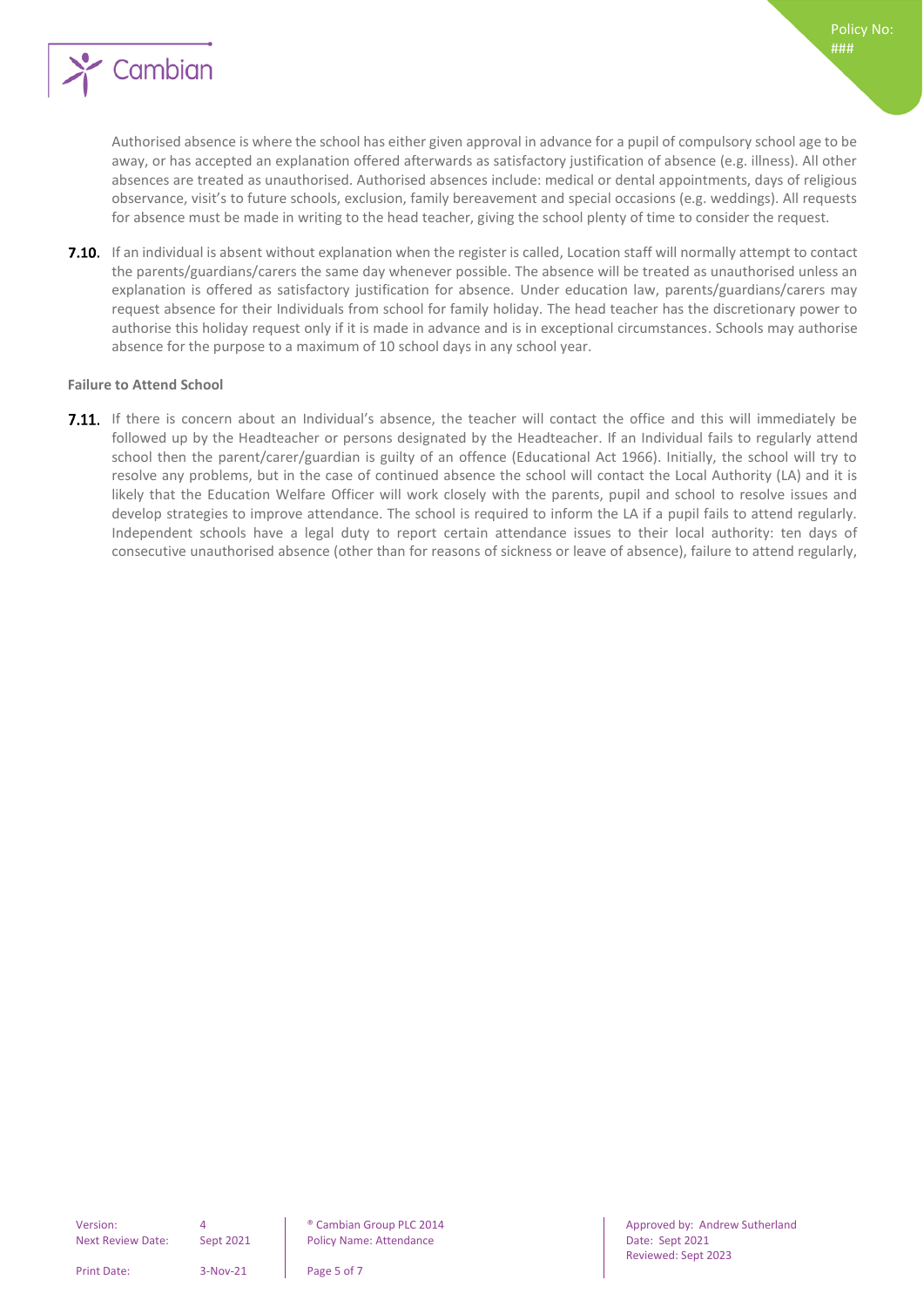

and deletion from the school register when the next school is not known. In this last case, independent schools are required to report the circumstances as soon as possible to the local authority (LA) in which the pupil lives.

#### <span id="page-5-0"></span>**Absence**

**7.12.** If an Individual is absent

- When an Individual is absent unexpectedly, the class teacher will record the absence in the register and will inform the school office.
- When the Individual returns to school, a note, email or telephone call to the school office from a parent or guardian should explain the absence. Notes are kept in the school office.
- A note, email or telephone call may be sent/made to the school office prior to the day of absence e.g. if an Individual has a medical appointment.
- If there is any doubt about the whereabouts of an Individual, the class teacher should take immediate action by notifying the school office. Cambian New Elizabethan school will then be in contact straight away with the parent or guardian, in order to check on the safety of the Individual.

#### <span id="page-5-1"></span>**Requests for leave of absence**

7.13. We believe that Individuals need to be in school for all sessions so that they can make the most progress possible. However, we do understand that there are exceptional circumstances under which a parent may legitimately request leave of absence for an Individual to attend a specific event.

#### <span id="page-5-2"></span>**Long-term Absence**

7.14. When Individuals have an illness that means they will be away from our school for over five days, the school will do all it can to send material home so that they can keep up with their school work. Any ongoing absences, 'lates' or unauthorised absences for holidays are followed up as quickly as possible.

#### <span id="page-5-3"></span>**Repeated Unauthorised Absences**

**7.15.** The school will contact the parent of any Individual who has an unauthorised absence. If an Individual has a repeated number of unauthorised absences, the parents may be asked to visit the school and discuss the problem.

### <span id="page-5-4"></span>**8. Standard Forms, Relevant Documents, Letters & References**

- $8.1.$ Equality and Diversity Policy
- $8.2.$ Special Educational Needs and Disability Act (SENDA)
- $8.3.$ Admissions Policy
- $8.4.$ Inclusion Policy
- <span id="page-5-5"></span>School Attendance Guidance - [for maintained schools, academies, independent schools and local authorities](https://www.gov.uk/government/uploads/system/uploads/attachment_data/file/564599/school_attendance.pdf)  $8.5.$

#### **9. Appendix I – School Attendance Register Codes**

| <b>CODE</b> | MEANING'                                                                |
|-------------|-------------------------------------------------------------------------|
|             | Present (AM)                                                            |
|             | Present (PM)                                                            |
| B           | Off-site educational activity (education is supervised and safeguarded) |
| P           | Participating in supervised sporting activity                           |
| $\vee$      | Educational visit or trip                                               |
| W           | Work experience                                                         |